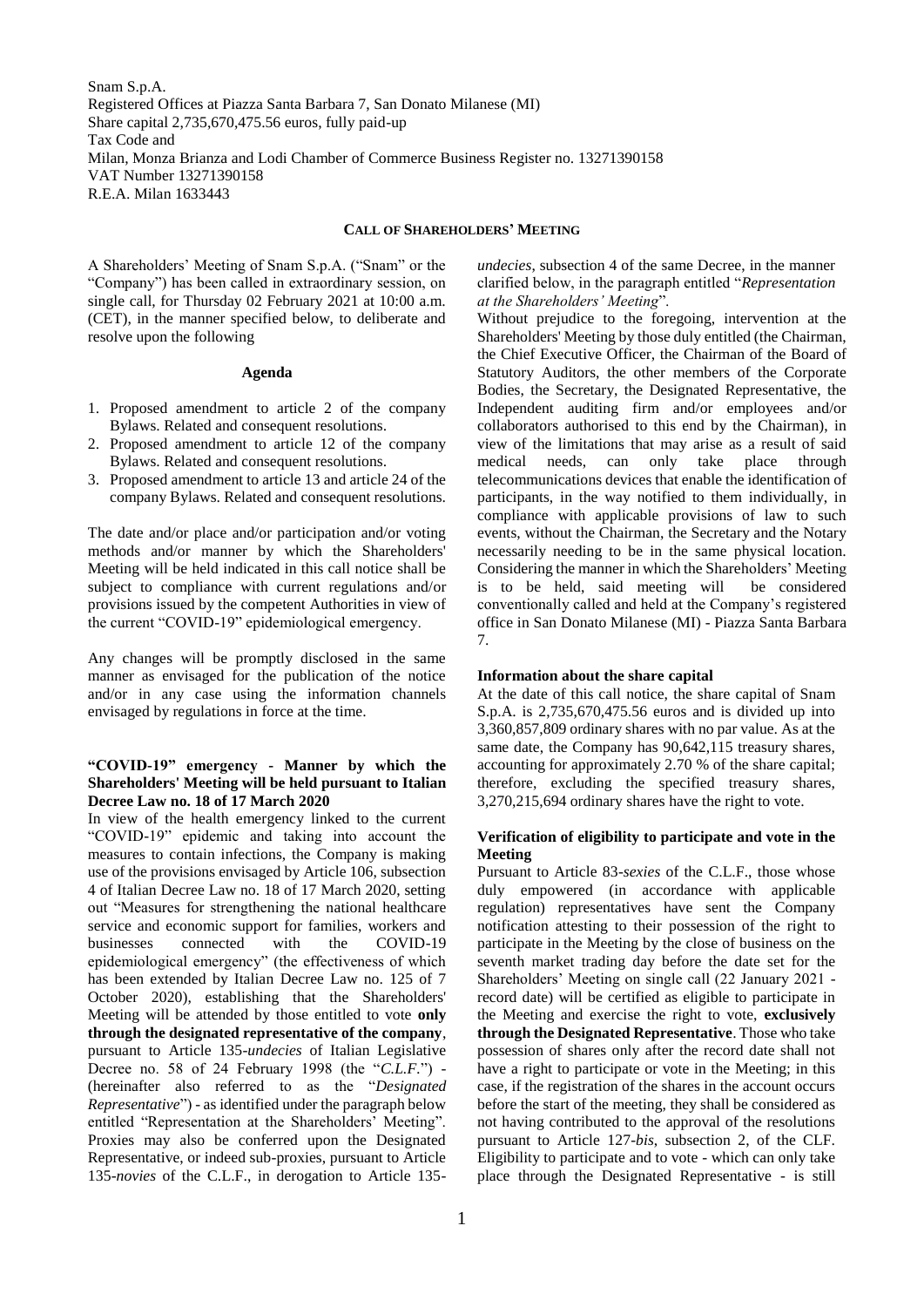certified if the notification reaches Snam by the end of the third market trading day (28 January 2021) before the date set for the Shareholders' Meeting on single call, as long as it is before the beginning of the business of the Meeting. You are reminded that the notification to Snam must be made by the intermediary at the request of the party entitled to the right. Any requests for prior notification or compensation for performance required of the intermediary may not be attributed to the Company.

#### **Right to submit questions before to the Shareholders' Meeting**

Pursuant to Article 127-*ter* of the C.L.F., those who have the right to vote may submit questions about subjects on the agenda even before the Shareholders' Meeting, having them reach the Company at the latest seven trading days prior to the Shareholders' Meeting date (i.e. by 22 January 2021), as follows (indicating as Ref.: "*Questions February 2021 Shareholders' Meeting*"): *(i)* by certified e-mail to [snam.assemblea@pec.snam.it;](mailto:snam.assemblea@pec.snam.it) or *(ii)* by e-mail to: [segreteria.societaria@snam.it;](mailto:segreteria.societaria@snam.it) or (iii) by using the appropriate section of the Company's website [www.snam.it](http://www.snam.it/) ("Governance and Conduct" "*Shareholders' Meeting*" Section). The parties involved must provide information and documentation demonstrating ownership of the rights, in accordance with the procedures indicated on the website. Responses to the questions received by the deadline indicated will be published in said section of the website, by 31 January 2021. The Company will provide a unitary answer to questions having the same content. No answer is due when the information requested is already available in the "*FAQ* " section of the Company website [www.snam.it](http://www.snam.it/) ("*Governance and Conduct*" - "*Shareholders' Meeting*" section), or regarding topics which are not subject to resolution by the Shareholders' Meeting.

# **Additions to the agenda for the Shareholders' Meeting and proposals for resolution on the items on the Agenda by Shareholders holding at least 2.5% of the share capital (pursuant to Article 126-***bis***, subsection 1, first sentence of the C.L.F.)**

Pursuant to Article 126*-bis*, subsection 1, first sentence, of the C.L.F., Shareholders who, even jointly, represent at least one fortieth of the share capital (2.5%) may request, within ten days of publication of this notice, to add to the list of items to be deliberated, indicating in that request the further matters proposed, or may present proposals for resolution on items already on the agenda. Questions must be submitted in writing (specifying as Ref. "*Addition to Agenda February 2021 Shareholders' Meeting*" and/or "*Proposals for resolution February 2021 Shareholders' Meeting*") by certified e-mail to [snam.assemblea@pec.snam.it](mailto:snam.assemblea@pec.snam.it) or by e-mail to: [segreteria.societaria@snam.it](mailto:segreteria.societaria@snam.it) together with a report which provides a description of new items requested for resolution or of the reasons for further proposals for resolution presented on items already on the Agenda. Further information is available in the appropriate section of the Company's website [www.snam.it](http://www.snam.it/) ("*Governance and Conduct*" – "*Shareholders' Meeting*" section).

## **Presentation of proposals for resolution by those entitled to vote (pursuant to Article 126-***bis***, subsection 1, penultimate sentence, C.L.F.)**

Given that participation at the Shareholders' Meeting pursuant to this call notice is only permitted through the Designated Representative, those with the right to vote who wish to individually formulate proposals for resolution on the items on the Agenda - pursuant to Article 126-*bis*, subsection 1, penultimate sentence of the C.L.F. – are invited to submit them in advance, by 18 January 2021. Said proposals, which must be formulated clearly and completely, must be submitted in writing (specifying as Ref. "*Individual proposals February 2021 Shareholders' Meeting*") by certified e-mail to [snam.assemblea@pec.snam.it](mailto:snam.assemblea@pec.snam.it) or by e-mail to: [segreteria.societaria@snam.it](mailto:segreteria.societaria@snam.it) 

Proposals for resolution will be published in the specific section of the Company's website [www.snam.it](http://www.snam.it/) ("*Governance and Conduct*" - "*Shareholders' Meeting*" section) by 20 January 2021, to allow those entitled to vote to express an informed vote, also taking into account such new proposals and to enable the Designated Representative to obtain voting instructions, also potentially on said proposals.

For the purpose of the foregoing, the Company reserves the right to verify the pertinence of the proposals in respect of the items on the Agenda, their completeness and compliance with applicable legislation and the legitimate entitlement of those making the proposals to do so.

## **Representation at the Shareholders' Meeting**

In accordance with Article 106, subsection 4 of Italian Decree Law no. 18 of 17 March 2020, **participation at the Shareholders' Meeting is only permitted through the Designated Representative.**

With reference to the Shareholders' Meeting referred to in this call notice, the Company has identified the law firm Studio Legale Trevisan & Associati as the Designated Representative in accordance with Article 135-*undecies* of the C.L.F., with registered offices in Milan, Viale Majno n. 45, represented by Mr Dario Trevisan or any of his substitutes if he is unable to attend, to whom a **specific proxy and/or sub-proxy** must be conferred, alternatively pursuant to:

- Article 135-*undecies* of the C.L.F., by means of the "*Designated Representative proxy form*", or
- with Article 135-*novies* of the C.L.F., with the faculty to use the "*Ordinary proxy form*" and/or the "*Subproxy form*",

in the manner described below.

Votes cannot be cast electronically and/or by mail.

### **Proxy pursuant to Article 135-***undecies* **C.L.F. ("***proxy to the Designated Representative***")**

In accordance with Article 135-*undecies* of the C.L.F., a written proxy can be conferred upon the Designated Representative at no cost to the delegating party (apart from any postage costs), setting out instructions on how to vote on all or some of the proposals on the Agenda.

The proxy to the Designated Representative pursuant to Article 135-*undecies* of the C.L.F., must be conferred by